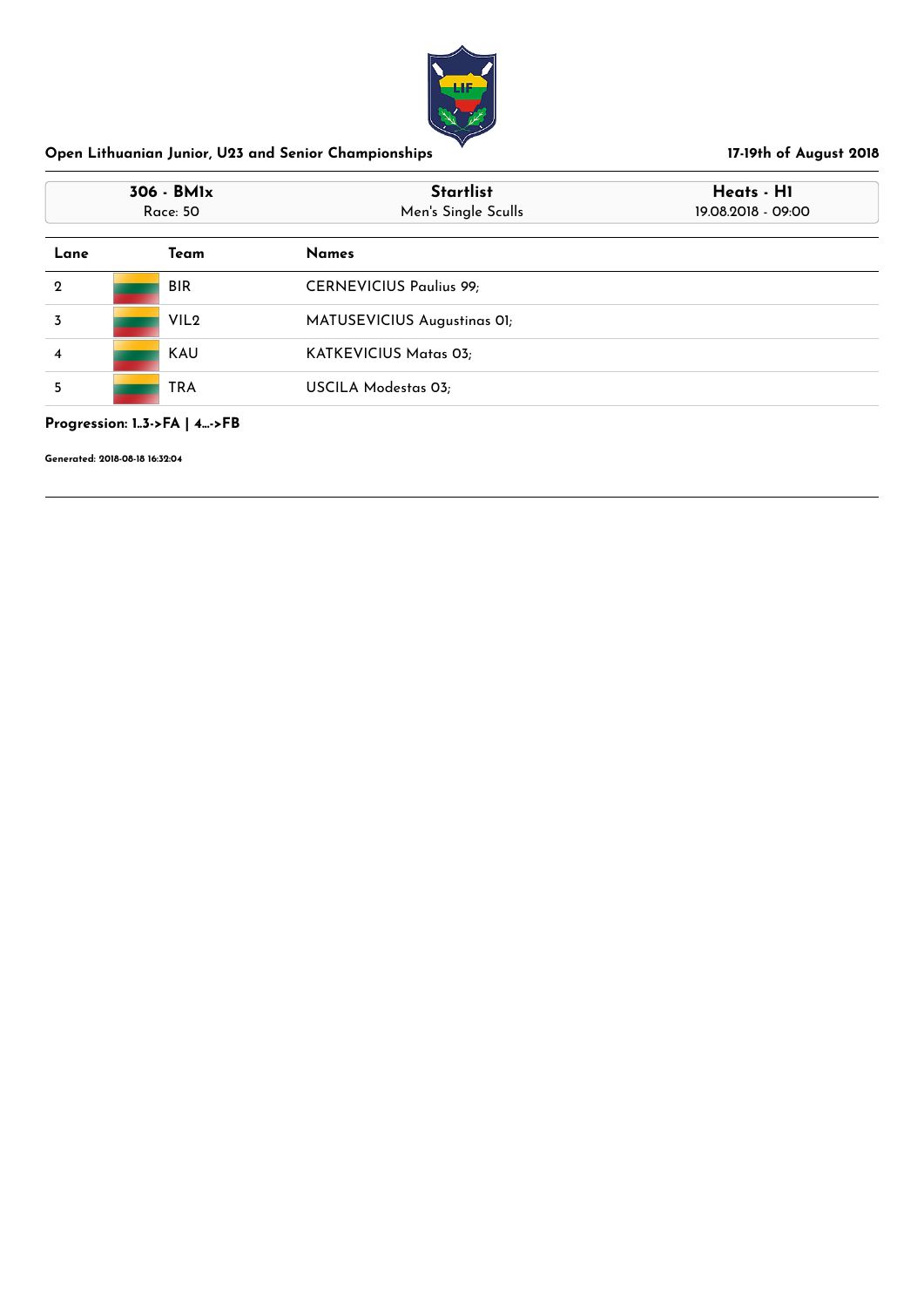

| 306 - BMIx<br>Race: 51 |  |                                             | <b>Startlist</b><br>Men's Single Sculls | Heats - H2<br>19.08.2018 - 09:05 |
|------------------------|--|---------------------------------------------|-----------------------------------------|----------------------------------|
| Lane                   |  | Team                                        | <b>Names</b>                            |                                  |
|                        |  | <b>TRA</b>                                  | MASALSKIS Ignas 02;                     |                                  |
| $\mathbf 2$            |  | <b>TRA</b>                                  | <b>BENDINSKIS Karolis 03;</b>           |                                  |
| 3                      |  | <b>KRSM</b>                                 | KUSKEVICIUS Justas 01;                  |                                  |
| 4                      |  | <b>KIC</b>                                  | MURAVJOV Artur 97;                      |                                  |
| 5                      |  | Kauno sporto<br>mokykla<br><b>Bangputys</b> | <b>BIELIAUSKAS Giedrius;</b>            |                                  |

#### **Progression: 1..3->FA | 4...->FB**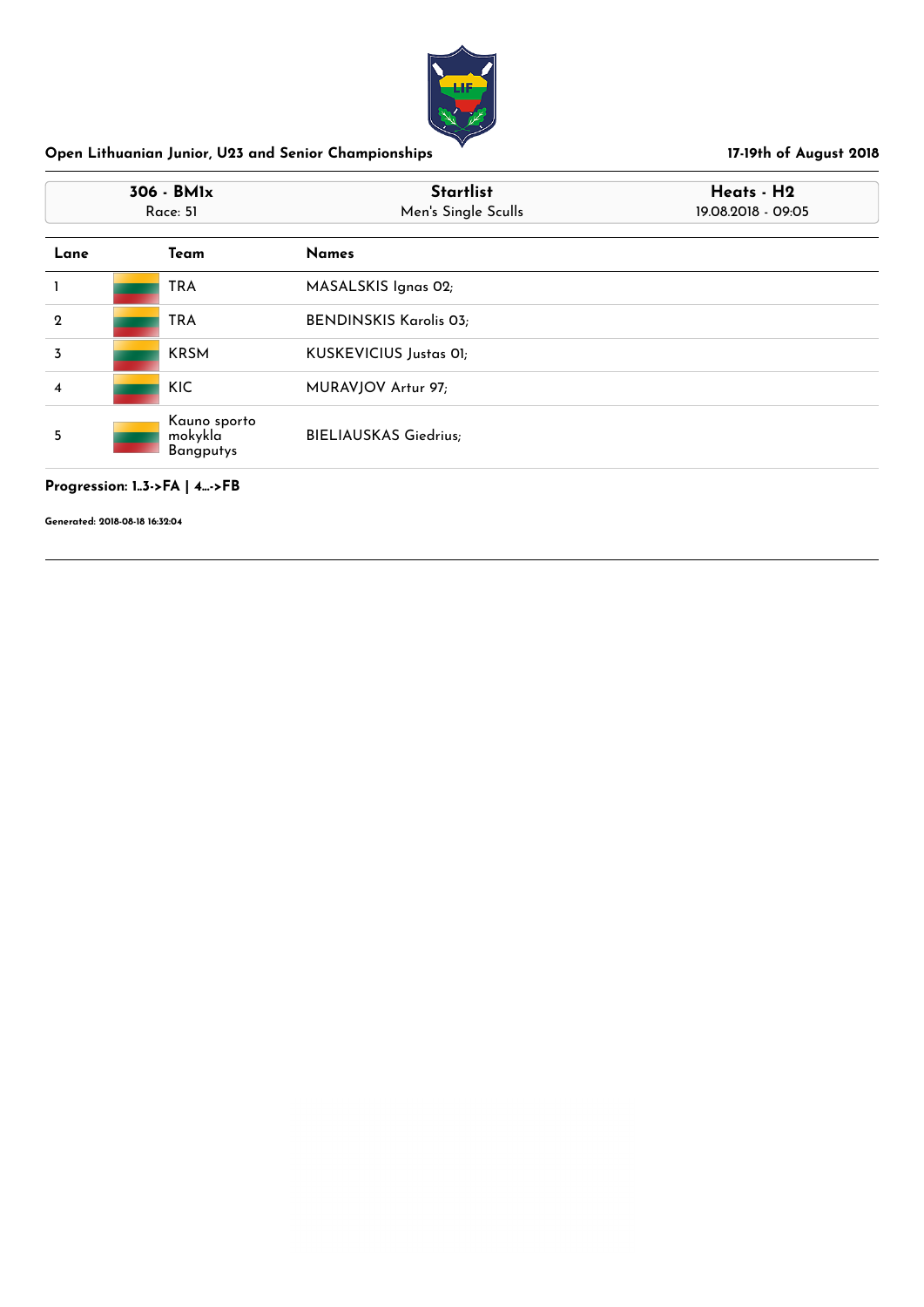

| $310 - BM2x$<br>Race: 52 |  |             | <b>Startlist</b><br>Men's Double Sculls          | Heats - H1<br>19.08.2018 - 10:00 |
|--------------------------|--|-------------|--------------------------------------------------|----------------------------------|
| Lane                     |  | Team        | <b>Names</b>                                     |                                  |
|                          |  | KAU2        | GREIVYS Aidas 02; VOZNIKAS Arnoldas 02;          |                                  |
| $\mathbf 2$              |  | <b>KUP</b>  | CIULIEPA Justinas 02; RIAUBA Domantas 04;        |                                  |
| 3                        |  | KAU3        | SKAMAROCIUS Paulius 02; SARKAUSKAS Gediminas 02; |                                  |
| 4                        |  | <b>TRA</b>  | BAREIKA Donatas 03; KOZLOVSKIJ Arnold 00;        |                                  |
| 5                        |  | <b>KAU1</b> | VENCLAVICIUS Lukas 04; GRIGONIS Julius 03;       |                                  |
| 6                        |  | VIL         | NIENIUS Gvidas 99; MAROCKA Domantas 00;          |                                  |

#### **Progression: 1..3->FA | 4...->FB**